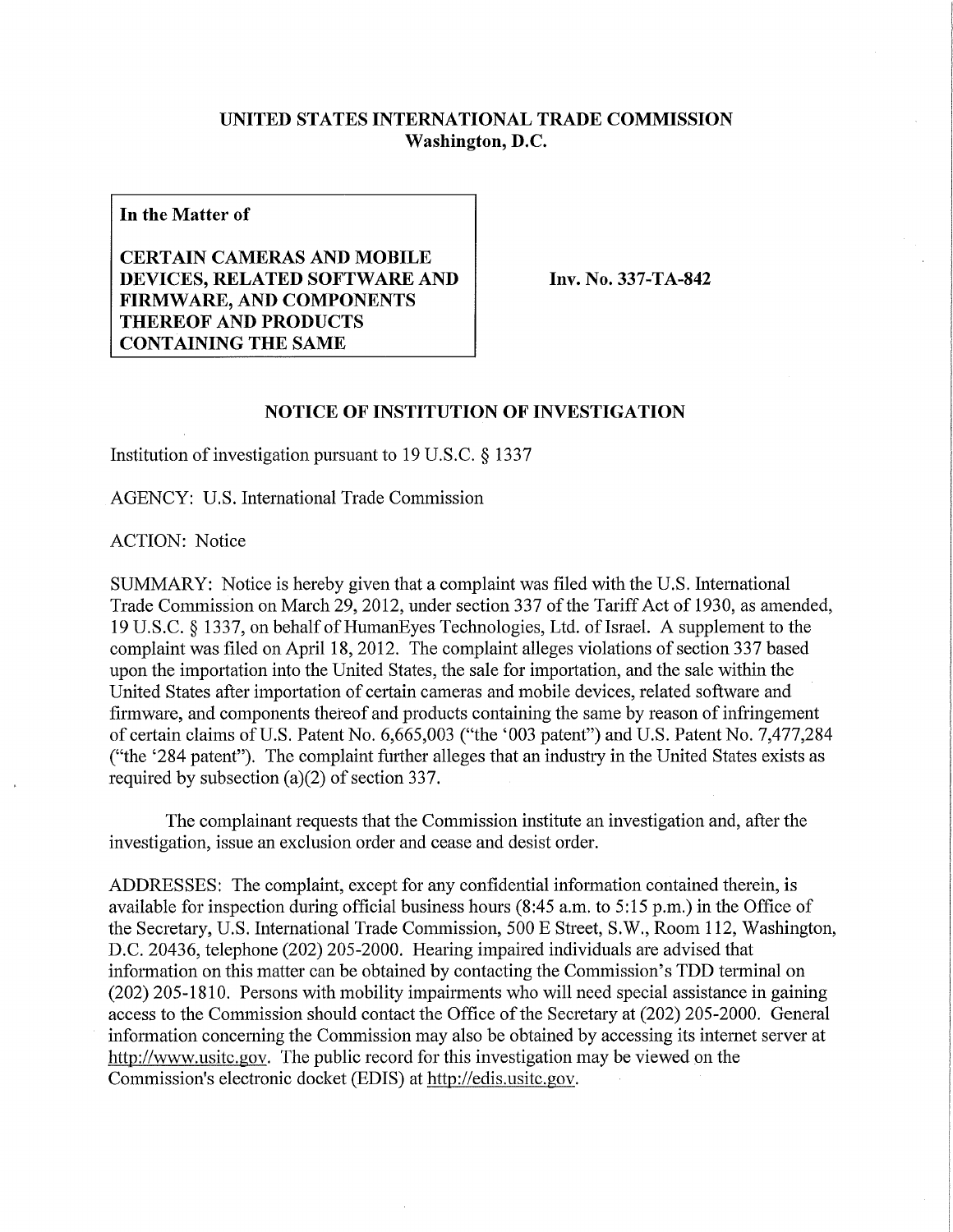FOR FURTHER INFORMATION CONTACT: The Office of Unfair Import Investigations, U.S. International Trade Commission, telephone (202) 205-2560.

AUTHORITY: The authority for institution of this investigation is contained in section 337 of the Tariff Act of 1930, as amended, and in section 210.10 of the Commission's Rules of Practice and Procedure, 19 C.F.R. § 210.10 (2012).

SCOPE OF INVESTIGATION: Having considered the complaint, the U.S. International Trade Commission, on April 26, 2012, ORDERED THAT -

(1) Pursuant to subsection (b) of section 337 of the Tariff Act of 1930, as amended, an investigation be instituted to determine whether there is a violation of subsection (a)(1)(B) of section 337 in the importation into the United States, the sale for importation, or the sale within the United States after importation of certain cameras and mobile devices, related software and firmware, and components thereof and products containing same that infringe one or more of claims 1-3 and 22 of the '003 patent and claims 1-3, 10,20,27-29, 36, and 37 of the '284 patent, and whether an industry in the United States exists as required by subsection (a)(2) of section 337;

(2) For the purpose of the investigation so instituted, the following are hereby named as parties upon which this notice of investigation shall be served:

(a) The complainant is:

HumanEyes Technologies, Ltd. 1-4 High Tech Village Edmond Safra Campus The Hebrew University, Givat Ram 91390 Jerusalem Israel

(b) The respondents are the following entities alleged to be in violation of section 337, and are the parties upon which the complaint is to be served:

> Sony Corporation 1-7-1 Konan Minato-ku Tokyo 108-0075 Japan

Sony Corporation of America 550 Madison Avenue New York, NY 10022